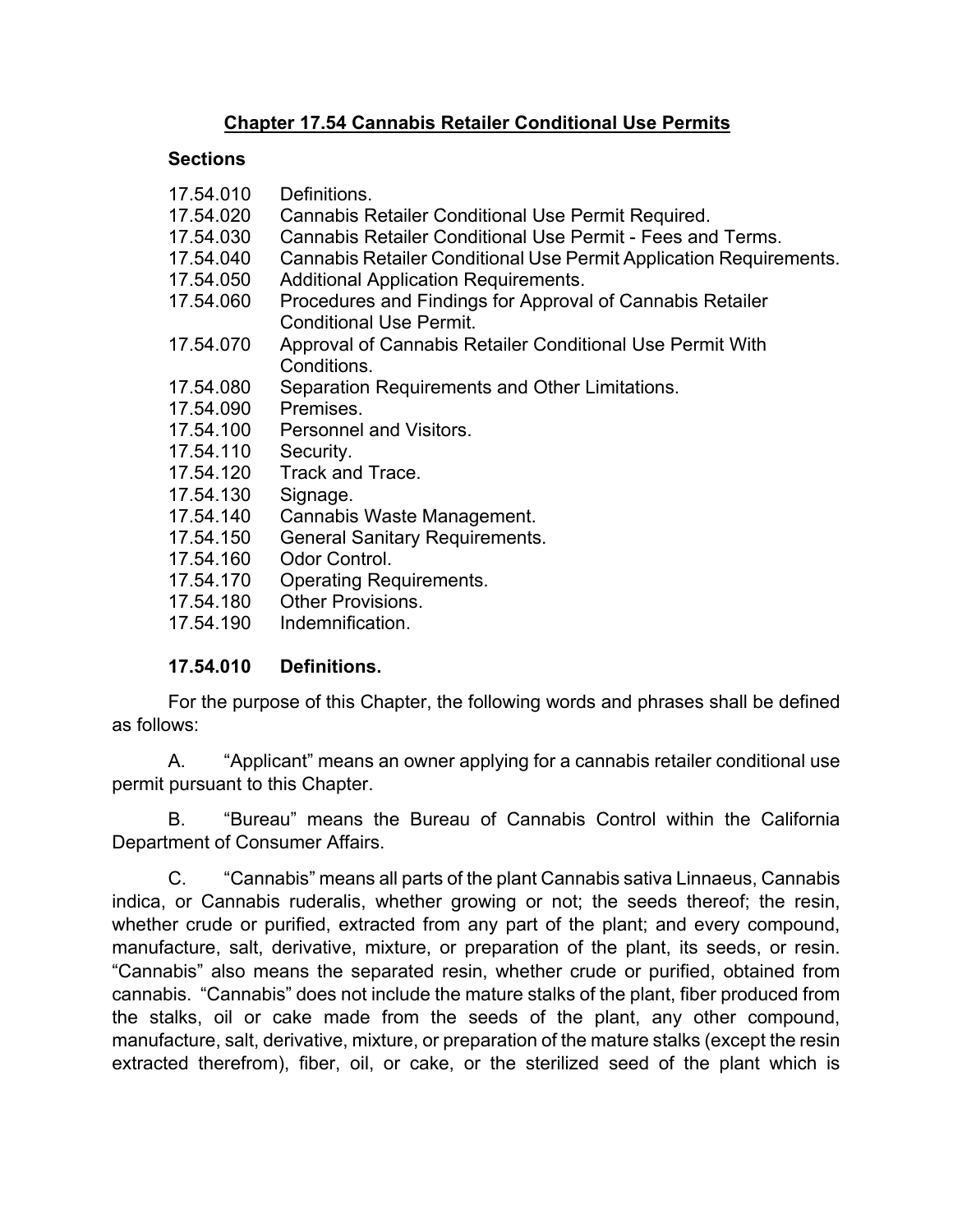incapable of germination. For the purpose of this Chapter, "cannabis" does not mean "industrial hemp" as defined by Section 11018.5 of the Health and Safety Code.

D. "Cannabis business" means a cannabis retailer.

E. "Cannabis products" has the same meaning as in Section 11018.1 of the Health and Safety Code.

F. "Cannabis retailer" means a cannabis business that engages in the retail sale and delivery of cannabis or cannabis products to customers.

G. "City" means the City of Banning.

H. "City Manager" means the City Manager or his/her designee.

I. "Convicted" or "Conviction" means a plea or verdict of guilty or a conviction following a plea of nolo contendere was entered, but does not include any plea, verdict, or conviction that is expunged pursuant to California law or a similar federal or state law where the expungement was granted.

J. "Commercial cannabis activity" includes the cultivation, possession, manufacture, distribution, processing, storing, laboratory testing, packaging, labeling, transportation, delivery or sale of cannabis and cannabis products, or engaging in any other cannabis activity that requires a State license issued by a licensing authority.

K. "Financial interest" shall have the meaning set forth in Section 5004 of Title 16 of the California Code of Regulations, as the same may be amended from time to time.

L. "Licensing authority" means the Bureau of Cannabis Control; CalCannabis Cultivation Licensing, a division of the California Department of Food and Agriculture (CDFA); the California Department of Public Health's Manufactured Cannabis Safety Branch; or any other State cannabis licensing authority.

M. "MAUCRSA" means the Medicinal and Adult-Use Cannabis Regulation and Safety Act.

N. "Owner" means any of the following:

1. A person with any ownership interest, unless the interest is solely a security, lien, or encumbrance.

2. The chief executive officer of a nonprofit or other entity.

3. A member of the board of directors of a nonprofit.

4. An individual who will be participating in the direction, control, or management of the person applying for a permit. An owner who is an individual participating in the direction, control, or management of the commercial cannabis business includes any of the following: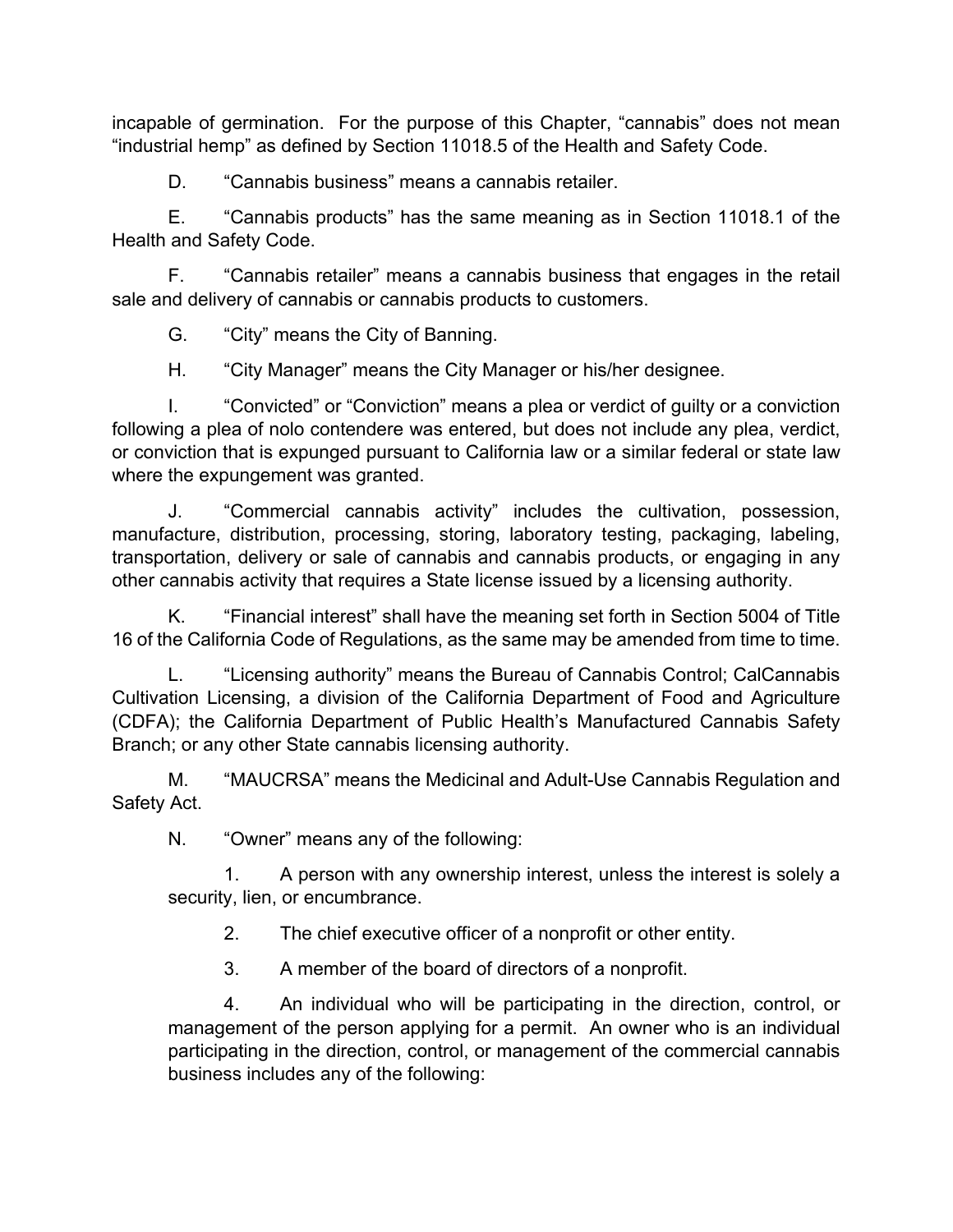a) A partner of a cannabis business that is organized as a partnership.

b) A member of a limited liability company of a cannabis business that is organized as a limited liability company.

c) An officer or director of a cannabis business that is organized as a corporation.

O. "Permit" means a cannabis retailer conditional use permit issued pursuant to this Chapter.

P. "Permittee" means any person holding a cannabis conditional use permit under this Chapter.

Q. "Person" includes any individual, firm, partnership, joint venture, association, corporation, limited liability company, estate, trust, business trust, receiver, syndicate, or any other group or combination acting as a unit, and the plural as well as the singular.

R. "Premises" means the designated structure or structures and land specified in the application that is owned, leased, or otherwise held under the control of the applicant where the cannabis business will be conducted.

S. "Significant discrepancy" means a difference in actual inventory compared to records pertaining to inventory of at least one thousand dollars (\$1,000). For purposes of determining a discrepancy, the acquisition price of the cannabis goods shall be used to determine the value of cannabis goods in a permittee's inventory.

## **17.54.020 Cannabis Retailer Conditional Use Permit Required.**

A. Except as expressly authorized pursuant to this Title (Title 17, Zoning), all commercial cannabis activity is prohibited in the City.

B. Prior to initiating operations and as a continuing requisite to operating a cannabis business, the person(s) wishing to operate a cannabis business shall:

1. Obtain and maintain a validly issued cannabis conditional use permit approved by the City Council after recommendation by the Planning Commission, and comply with all conditions of approval.

2. Obtain and maintain a State license to engage in the specific cannabis business being operated on the premises.

3. Obtain and maintain a cannabis retailer regulatory permit as required by Chapter 5.33 of this Code.

4. Obtain and maintain a business license or any other license or permit required by this Code.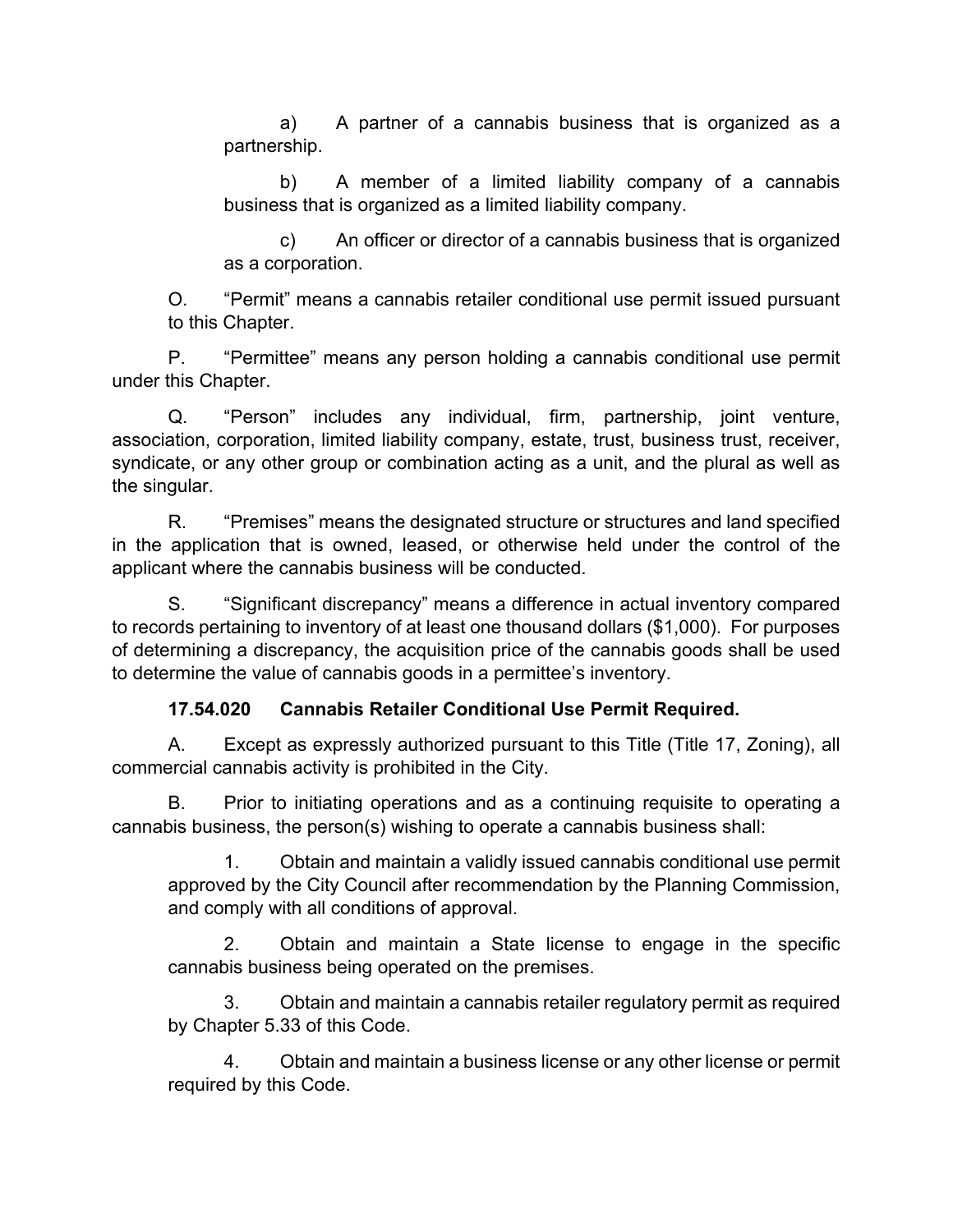### **17.54.030 Cannabis Retailer Conditional Use Permit - Application Fees and Terms.**

A. No cannabis retailer conditional use permit application shall be processed unless the applicant pays the application fee deposit in the amount to be established by resolution of the City Council. No cannabis retailer conditional use permit shall be issued unless the applicant pays the nonrefundable permit fee in the amounts to be established by resolution of the City Council.

B. Each cannabis retailer premises shall require a separate cannabis retailer conditional use permit. Two cannabis retailer premises in the City may not operate under one cannabis retailer conditional use permit. No holder of a cannabis retailer conditional use permit for one premises shall have an ownership interest in any other cannabis retailer lawfully or unlawfully operating in the City. Accordingly, no cannabis retailer conditional use permit shall be issued for an applicant, business entity, or person that has an ownership interest in any other cannabis retailer in the City and no cannabis retailer conditional use permit shall be issued if the applicant, owner or person with a direct financial interest in the cannabis business also has an ownership or other direct financial interest in any other commercial cannabis retailer that is operating in the City or that has obtained a conditional use permit.

## **17.54.040 Cannabis Retailer Conditional Use Permit Application Requirements.**

An applicant shall file the following information with the City at the time of application for a cannabis retailer conditional use permit:

A. A completed cannabis retailer conditional use permit application, together with the application fee in an amount to be established by resolution of the City Council.

B. Proof of a cannabis regulatory permit jointly approved by the City Manager and Chief of Police. The owner(s) identified on the cannabis retailer conditional use permit application shall be same owner(s) as listed on the cannabis retailer regulatory permit issued pursuant to Chapter 5.33.

C. An operating plan for the proposed cannabis business that includes:

1. A general description of the types of products and/or services to be sold or provided by the cannabis business;

2. A site plan, drawn to scale and professionally prepared by a licensed civil engineer or architect, of the parcel of property on which the proposed cannabis business will be located. The site plan shall include the outline of all structures, driveways, parking and landscape areas, and boundaries of the parcel.

3. A floor plan, drawn to scale and professionally prepared by a licensed civil engineer or architect, designating all interior dimensions of the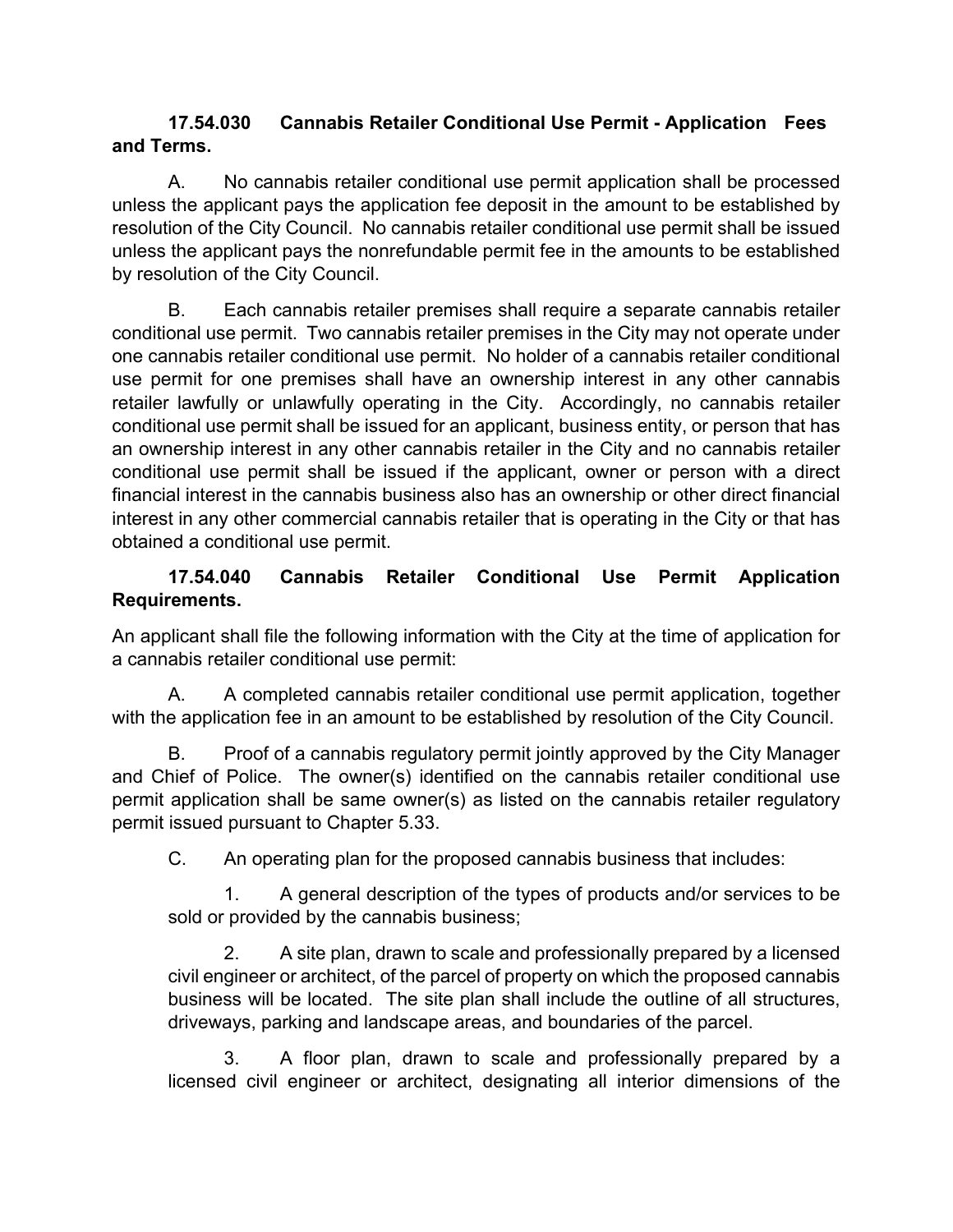premises, the proposed use of all spaces, identification of limited access areas, areas of ingress and egress, and all security camera locations.

4. An evaluation of accessibility by the physically disabled to and within the building and identification of any planned accessibility improvements to comply with all state and federal disability access laws, including, but not limited to, Title 24 of the California Code of Regulations and the Americans with Disabilities Act. The evaluation must be professionally prepared by a licensed civil engineer or architect.

5. A business plan describing how the cannabis business will operate in accordance with the Banning Municipal Code, state law, and other applicable regulations. The business plan must include plans for cash handling and transportation of cannabis and cannabis products to and from the premises.

6. A list of all owners, employees, independent contractors, and volunteers.

D. Neighborhood Context Map. An accurate straight-line drawing depicting the boundaries of the premises, the boundaries of all other properties within 600 feet of the premises, and the uses of those properties, specifically including, but not limited to, any use identified in Business and Professions Code section 26054(b), and any park. The map must also identify any residentially zoned parcel that is located within 200 feet of the premises. The map must be professionally prepared by a licensed civil engineer or architect.

E. Security plan. A detailed security plan outlining the measures that will be taken to ensure the safety of persons and property on the premises. The security plan must be prepared by a qualified professional.

F. Lighting Plan. A lighting plan showing existing and proposed exterior and interior lighting levels that would be the minimum necessary to provide adequate security lighting for the use.

G. The name, phone number, and email address of an on-site community relations representative or staff member or other representative to whom the City can provide notice if there are operating problems associated with the cannabis business or refer members of the public who may have complaints or concerns regarding the cannabis business. This information shall be available to neighboring businesses and residences located within one hundred feet of the cannabis business, as measured in a straight line without regard to intervening structures.

## **17.54.050 Additional Application Requirements.**

A. Each cannabis business shall obtain a separate conditional use permit.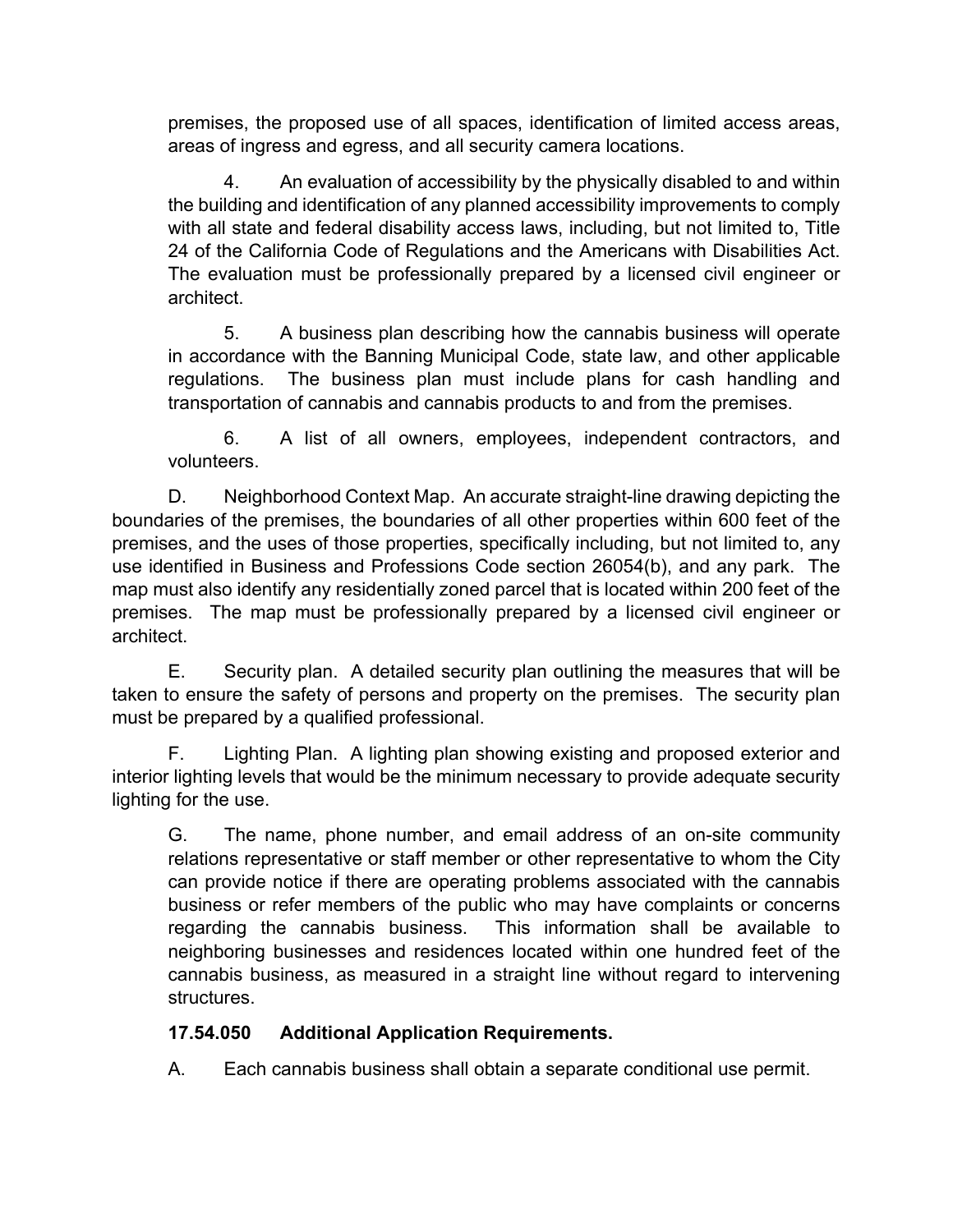B. The applicant shall submit proof that the applicant is, or will be, entitled to possession of the premises for which application is made.

C. The applicant shall submit proof of the nature of the cannabis business's organizational status, such as articles of incorporation, by-laws, partnership agreements, and other documentation which may be required by the City.

### **17.54.060 Procedures and Findings for Approval of Cannabis Retailer Conditional Use Permit.**

A. A cannabis retailer conditional use permit shall be processed in accordance with the procedures set forth in Chapter 17.52, Conditional Use Permits, with the following exceptions:

1. Any provision that requires the approval by the Planning Commission with appeal to the City Council shall be replaced with the requirement that the Planning Commission make a recommendation on the cannabis retailer conditional use permit and that the approval of such permit shall be made by the City Council.

2. Sections 17.52.020 (Application procedures) and 17.52.080 (Modifications) shall not apply.

3. Any procedures pertaining to noticing and the setting of a public hearing before the Planning Commission shall also apply to the City Council.

B. An applicant for a cannabis retailer conditional use permit shall comply with the California Environmental Quality Act ("CEQA"). No cannabis retailer conditional use permit shall be granted until the requisite CEQA review has been conducted.

## **17.54.070 Approval of Cannabis Retailer Conditional Use Permit with Conditions**

A. Upon approval of a cannabis conditional use permit, the City Council may impose conditions in excess of the requirements set forth in this Chapter including, but not limited to, conditions relating to hours of operation, the operation of any cannabis business, restrictions relating to the deployment or use of the types of equipment used on the premises, and set back requirements.

B. The City may grant a cannabis conditional use permit prior to the applicant having obtained a state license from a licensing authority; however, no approved cannabis business may receive a certificate of occupancy nor operate in the City prior to possessing the requisite state and local licenses and permits.

C. All cannabis businesses must pay all applicable taxes pursuant to all federal, state, and local laws.

D. Cannabis businesses shall comply with all cannabis state laws and regulations.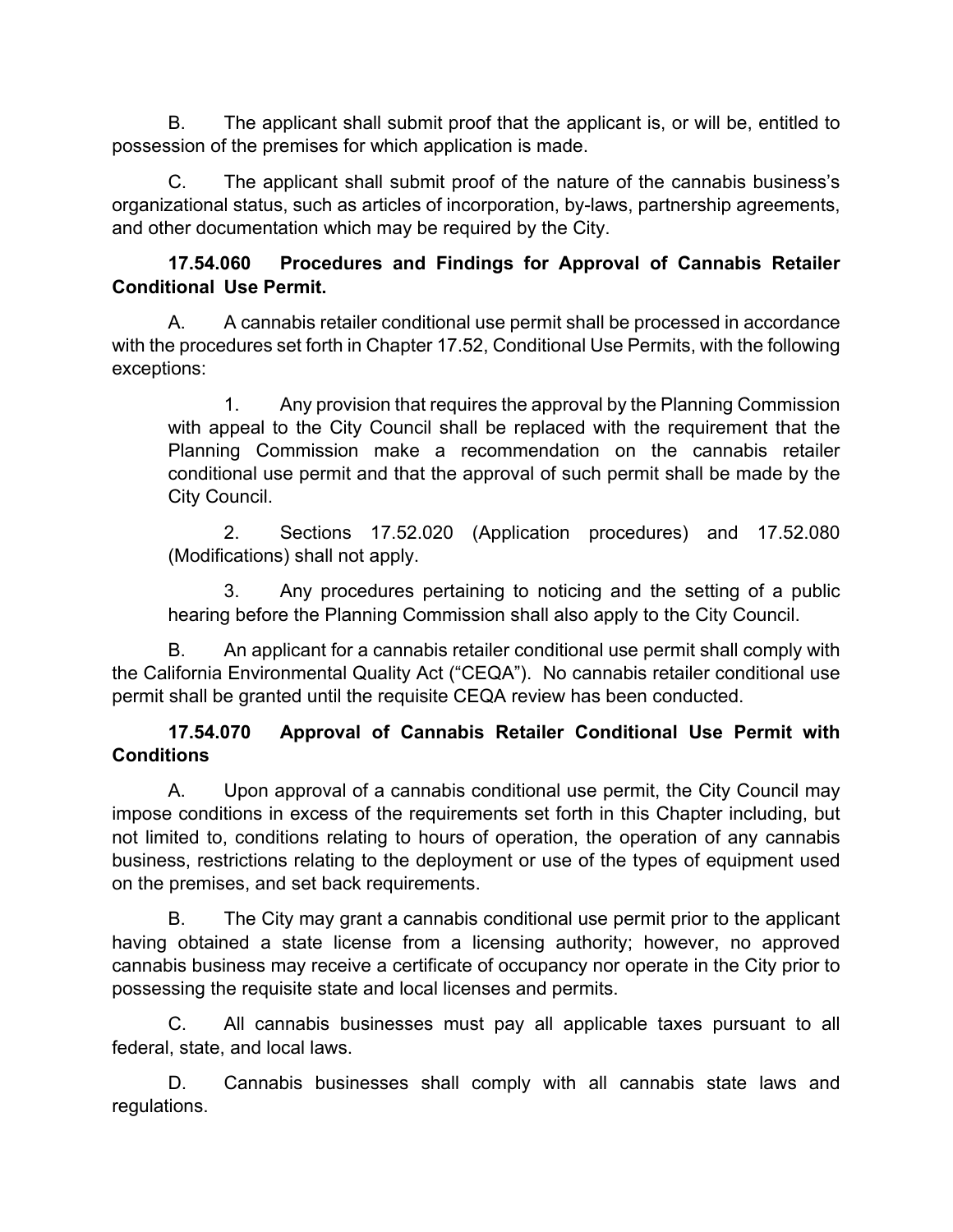### **17.54.080 Separation Requirements and Other Limitations.**

 A. Only one cannabis retailer for every 10,000 residents may lawfully operate in the City, with any fraction of that ratio being rounded down to the nearest whole number.

 B. No cannabis business shall be located within a 200-foot radius of any residential zoning district. No cannabis business shall be located within a 600-foot radius of any day care center, youth center, public or private school providing instruction in kindergarten or any of grades 1-12, or park. The 600-foot distance requirement does not include any private school in which education is primarily conducted in a private home or a family day care home. The distances specified in this subsection shall be the horizontal distance measured in a straight line without regard to intervening structures, from the property line of the lot on which the cannabis business is located to the nearest property line of those uses described in this subsection.

## **17.54.090 Premises.**

A. All cannabis businesses shall be conducted only in the interior of enclosed structures, facilities and buildings and all operations including the storage or cultivation of cannabis plants at any stage of growth shall not be visible from the exterior of any structure, facility, or building. There shall be no outdoor storage of any kind associated with the cannabis business.

B. Loading areas and loading docks shall be located on the side or rear of the lot, and shall be screened by solid, decorative walls.

C. Hours of operation shall be as approved with the Conditional Use Permit.

D. Cannabis businesses shall only be conducted on properties that are fully compliant with all Banning Municipal Code requirements, including required development standards such as parking, landscaping, etc.

E. All entrances into the premises shall be locked at all times with entry controlled by the permittee's managers and staff.

F. The main entrance shall be maintained clear of barriers, landscaping, and other obstructions. Inside of the main entrance, there shall be a lobby to receive persons into the site and to verify whether they are allowed on the premises.

G. All commercial cannabis activity in any premises shall be separated from the main entrance and lobby, and cannabis and cannabis products shall be secured by a lock accessible only to managers and staff of the permittee.

H. A permittee shall not, without an approved amendment to the cannabis retailer conditional use permit, make a physical change, alteration, or modification of the premises that alters the premises or the use of the premises from the premises diagram filed with the permit application. Material or substantial changes, alterations or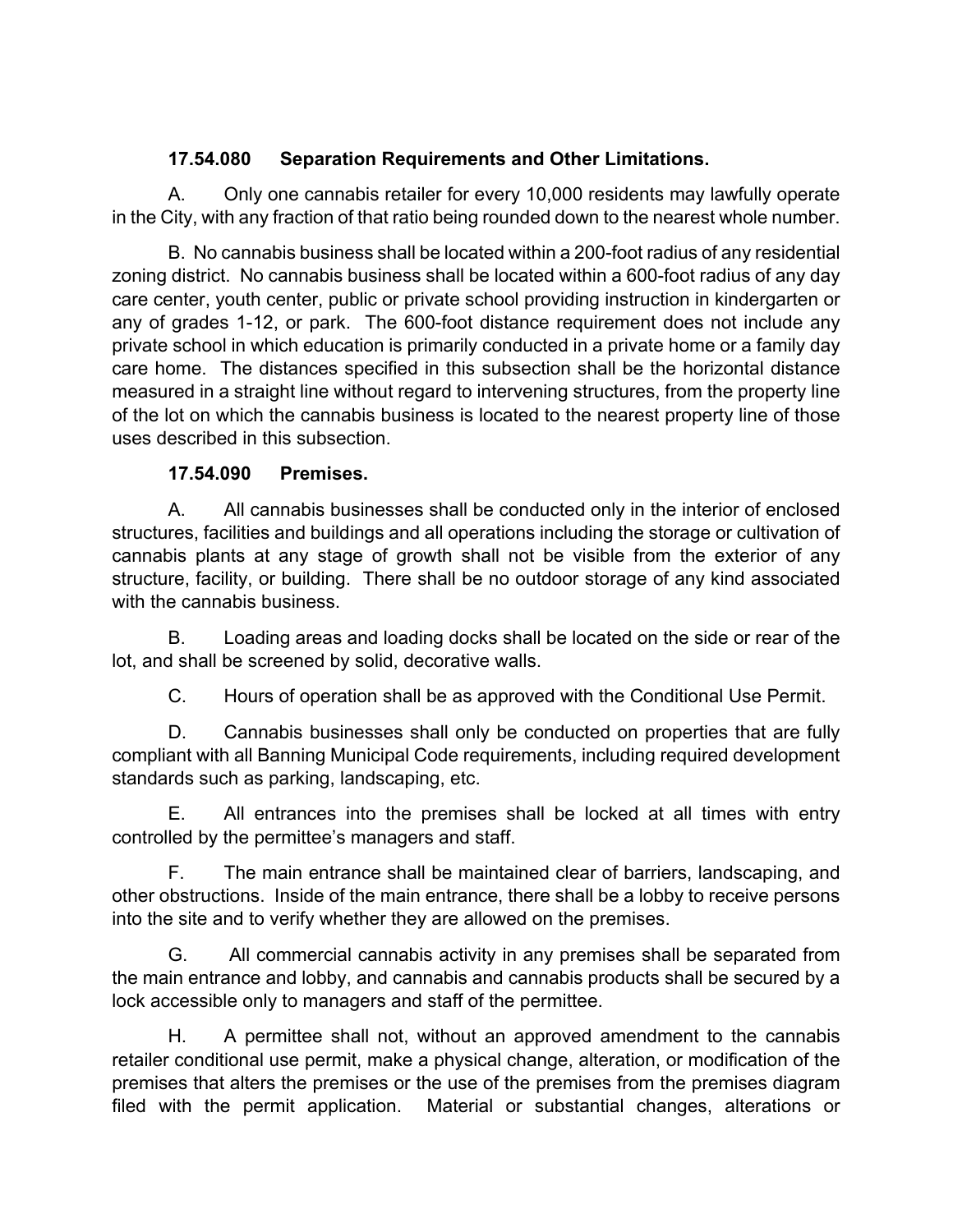modifications requiring approval include, but are not limited to, the removal, creation, or relocation of a common entryway, doorway, passage, or a means of public entry or exit, when such common entryway, doorway or passage alters or changes limited-access areas within the premises.

I. A permittee shall not sublet the premises.

J. Inspections. The City shall have the right to enter all cannabis businesses from time to time upon 24-hour's notice for the purpose of making reasonable inspections to observe and enforce compliance with this Chapter. Such inspections shall be limited to observing the licensed premises for purposes of determining whether the cannabis business is being operated or maintained in compliance with this Code, state law, and other applicable laws and regulations. Any cannabis business licensed pursuant to this Chapter may be required to demonstrate, upon demand by the City that the source and quantity of any cannabis or cannabis products found upon the licensed premises is in full compliance with any applicable local or state law or regulation.

## **17.54.100 Personnel and Visitors.**

A. All agents, officers, or other persons acting for or employed by a cannabis business shall display a laminated or plastic-coated identification badge issued by the cannabis business at all times while engaging in commercial cannabis activity. The identification badge shall, at a minimum, include the cannabis business's "Doing business as" name and city business license number, the employee's first name, an employee number exclusively assigned to that employee for identification purposes, and a color photograph of the employee that clearly shows the full front of the employee's face and that is at least 1 inch in width and 1.5 inches in height.

B. Employees and Volunteers Age Requirement. A cannabis business shall not employ an individual less than twenty-one (21) years of age, nor may a cannabis business permit an individual less than twenty-one (21) years of age to volunteer at the cannabis business.

C. Visitors. Limited access areas of a cannabis business shall not be open to the general public. Any individual permitted to enter a limited access area who is not a person that has undergone a background check in accordance with Chapter 5.33 of this Code and is not listed on the premises' worker list shall be considered a visitor. Notwithstanding the foregoing, state and local employees, or their official designees, shall not be considered a visitor provided the individual is on the licensed premises for purposes of official government business.

1. Visitors Identification and Record Requirements. Prior to permitting a visitor into a limited access area, a cannabis business must check the individual's valid government issued identification. The visitor shall be required to sign the cannabis business's visitor log, which must include the individual's name, date of entry, and purpose for entry.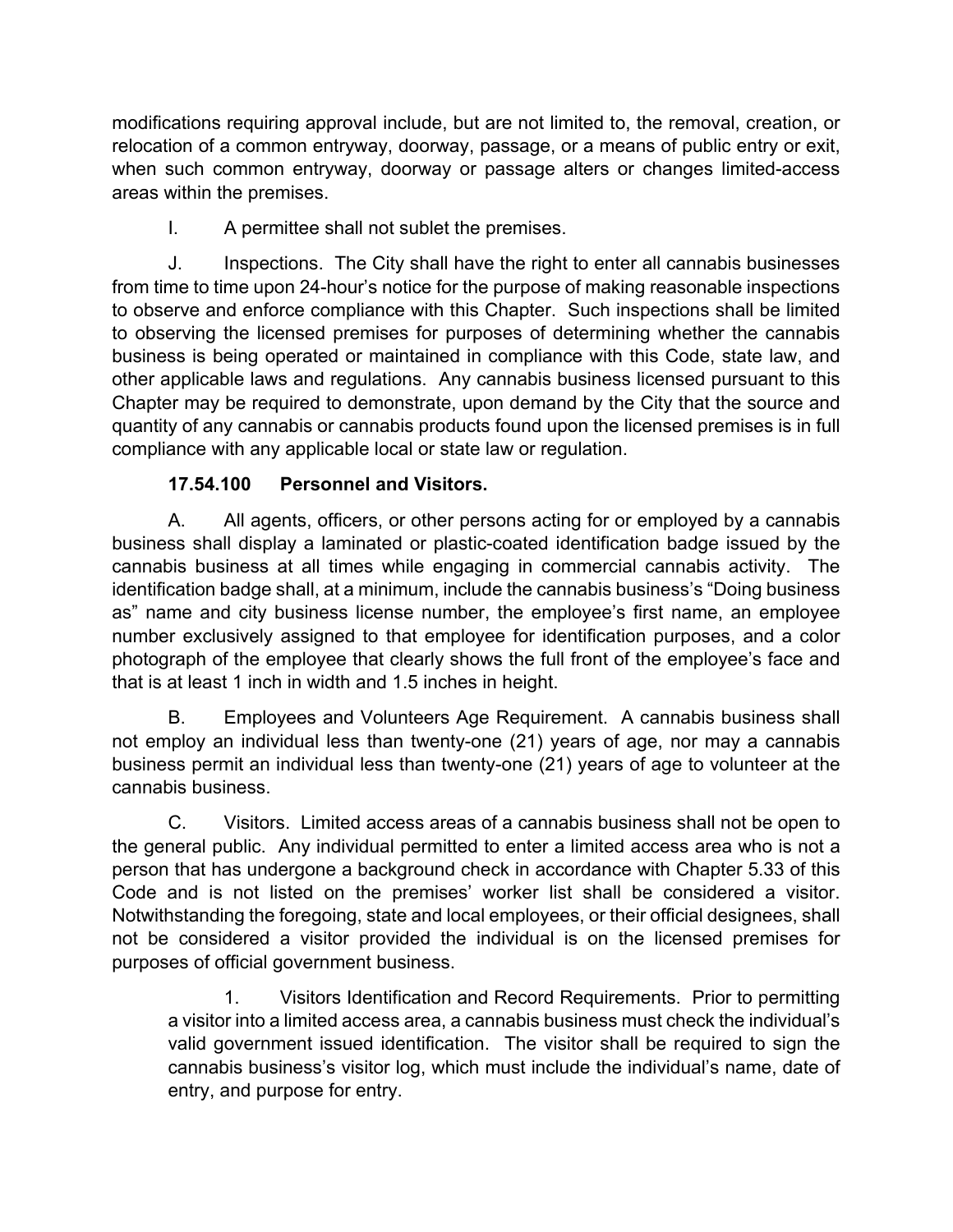2. Visitors Must Be at Least Twenty-One (21) Years of Age. A cannabis business may not permit a visitor who is less than twenty-one (21) years of age to enter a limited access area.

3. Visitors Prohibited Conduct. A visitor shall not be permitted to engage in any commercial cannabis activity while on the premises.

4. A manager shall be on the site at all times that any other person, except a security guard, is on the site.

### **17.54.110 Security.**

The premises of a cannabis business must comply with all of the following security requirements:

A. Main entrance and lobby. The premises shall have a building with a main entrance that is clearly visible from the public street or sidewalk. The main entrance shall be maintained clear of barriers, landscaping, and other obstructions. The premises shall have an area designed for the secure receipt of cannabis and cannabis goods from a licensed distributor.

B. Commercial-Grade Locks. All points of ingress and egress to a premises shall ensure the use of commercial-grade, nonresidential door locks or window locks.

C. A permittee shall hire or contract for 24-hour security personnel to provide security services for the premises. All security personnel hired or contracted for by the cannabis business shall comply with Chapters 11.4 and 11.5 of Division 3 of the Business and Professions Code.

D. Video Surveillance. The premises must be equipped with a video surveillance system that meets all of the requirements set forth in this subsection.

1. Each premises shall have a digital audio/video surveillance system with a minimum camera resolution of 1280 x 720 pixels.

2. The surveillance-system storage device or the cameras shall be transmission control protocol (TCP) capable of being accessed through the internet.

3. The video surveillance system shall at all times be able to effectively and clearly record images of the area under surveillance and shall capture audio such that all sounds are intelligible.

4. Each camera shall be permanently mounted and in a fixed location. Each camera shall be placed in a location that allows the camera to clearly record activity occurring within 20 feet of all points of entry and exit on the premises, and allows for the clear and certain identification of any person and activities in all areas required to be filmed under subsection 5 below.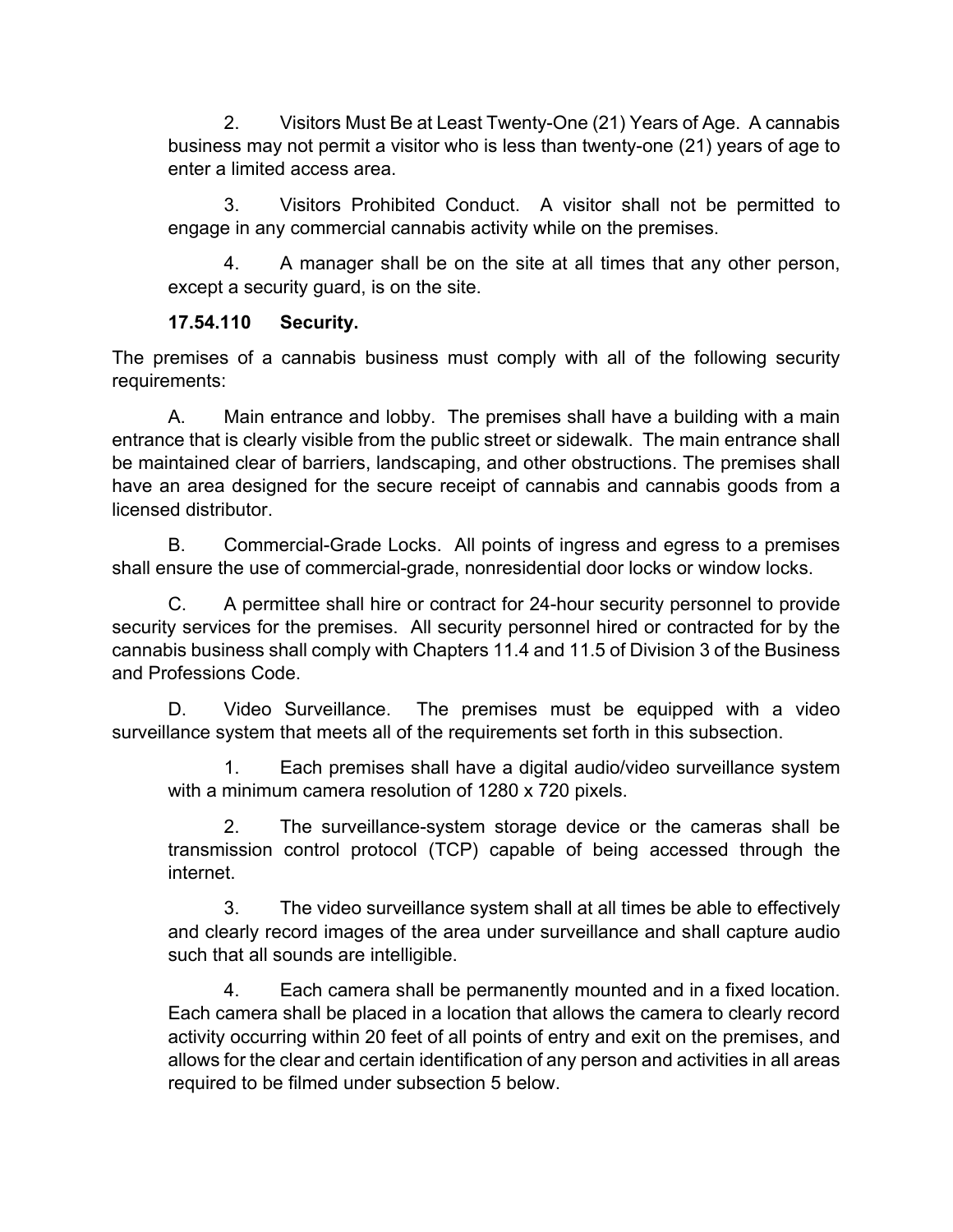5. Areas that shall be recorded on the audio/video surveillance system include the following:

a) Areas where cannabis goods are weighed, packed, stored, loaded, and unloaded for transportation, prepared, or moved within the premises;

- b) Limited-access areas;
- c) Security rooms;

d) Areas storing a surveillance-system storage device with at least one camera recording the access points to the secured surveillance recording area.

e) Entrances and exits to the premises.

f) Waste containers.

6. Cameras shall record continuously 24 hours per day and at a minimum of 15 frames per second (FPS).

7. The physical media or storage device on which surveillance recordings are stored shall be secured in a manner to protect the recording from tampering, fire, or theft.

8. Surveillance recordings shall be kept for a minimum of 90 days.

9. Surveillance recordings shall be monitored by a third party surveillance company.

10. Surveillance recordings are subject to inspection by the City, and shall be kept in a manner that allows the City to view and obtain copies of the recordings at the licensed premises upon not less than 24 hours advance notice. The permittee shall also send or otherwise provide copies of the recordings to the City upon reasonable notice by the City.

11. Recorded images shall clearly and accurately display the time and date. Time is to be measured in accordance with the United States National Institute Standards and Technology standards.

12. The video surveillance system shall be equipped with a failure notification system that provides notification to the permittee of any interruption or failure of the video surveillance system or video surveillance-system storage device.

13. The video surveillance system shall be equipped with a battery backup system capable of sustaining system operations in the case of an energy failure.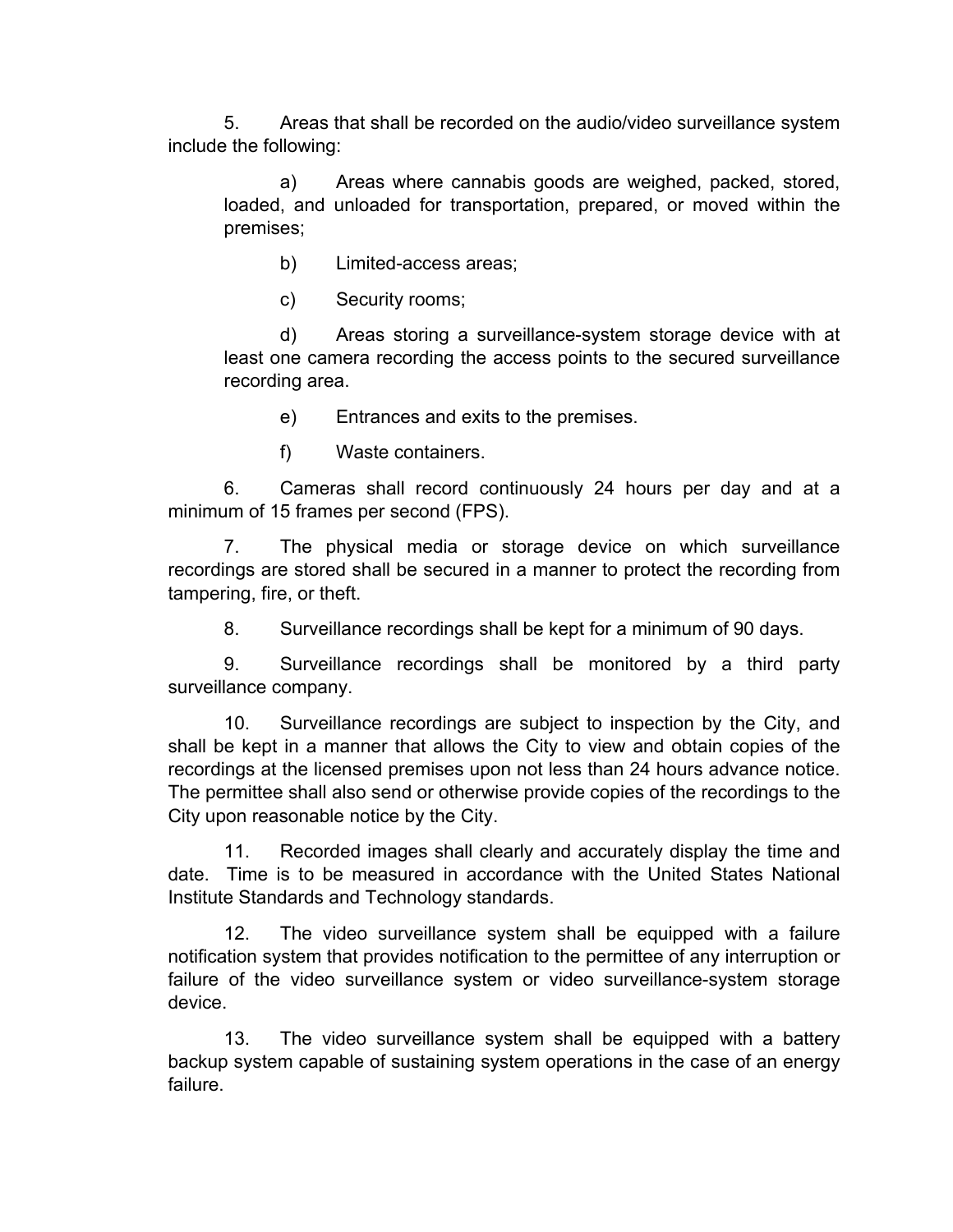E. Alarm System. The premises shall have an audible interior and exterior security alarm system installed on all perimeter entry points and perimeter windows.

1. The alarm system shall be installed, maintained, monitored, and responded to by a security company licensed by the Department of Consumer Affairs, Bureau of Security and Investigative Services.

2. Upon request, a permittee shall make available to the City all information related to the alarm system

F. Secure Storage of Product. Cannabis and cannabis products possessed by a cannabis business shall be kept and stored in a secured manner at all times.

G. Lighting. The business entrance(s) and all window areas of any cannabis business shall be illuminated during evening hours. The cannabis business shall comply with the City's lighting standards regarding fixture type, wattage, illumination levels, and shielding.

## **17.54.120 Track and Trace.**

All permittees shall comply with the track and trace system established by the State of California and as further described in Sections 5048 through 5052, inclusive, of Title 16 of the California Code of Regulations, as the same may be amended from time to time.

### **17.54.130 Signage.**

The premises must comply with the following signage requirements.

A. Business signage shall be limited to the name of the cannabis business only, shall be in compliance with the City's sign code, and shall contain no advertising of any companies, brands, products, goods, or services.

B. A sign shall be posted in a conspicuous place near each point of public access which shall be not less than twelve (12) inches wide and twelve (12) inches long, composed of letters not less than one inch in height, stating "All Activities Monitored by Video Camera."

C. Limited access areas shall be clearly identified by the posting of a sign which shall be not less than twelve inches wide and twelve inches long, composed of letters not less than one-half inch in height, which shall state, "Limited Access Area— Authorized Personnel Only."

D. A sign shall be posted stating "Smoking, vaporizing, ingesting, or otherwise consuming cannabis or cannabis products on these premises, in their vicinity, or in any public place is prohibited and a violation of the Banning Municipal Code."

## **17.54.140 Cannabis Waste Management.**

Cannabis waste disposal shall be conducted as follows: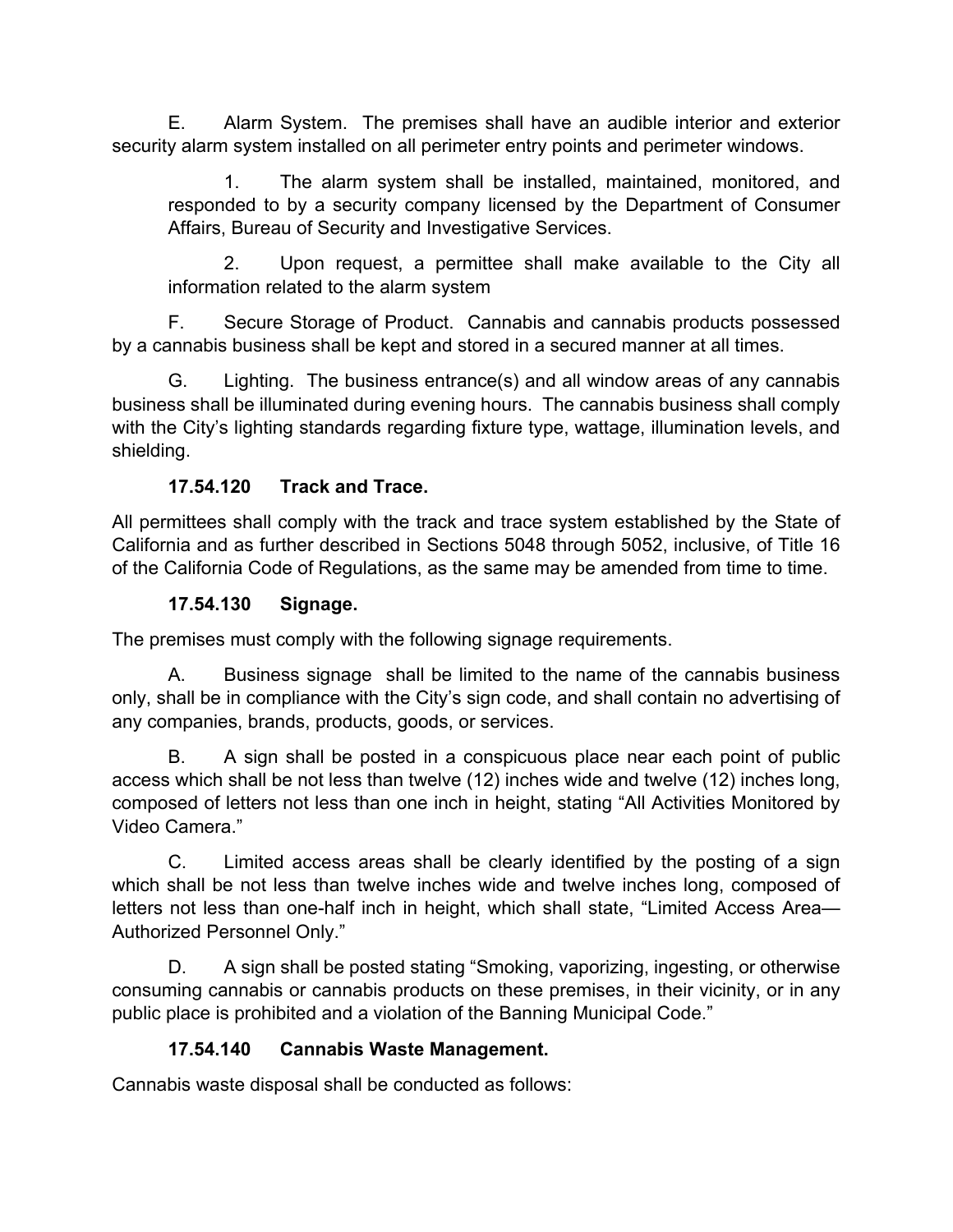A. Cannabis Waste. Cannabis waste must be made unusable and unrecognizable prior to leaving the licensed premises by grinding it and incorporating it with fifty percent non-medicinal cannabis waste.

B. Cannabis waste must be placed in either a trash enclosure or a trash receptacle for which either is locked with a commercial grade lock that is only accessible by the owner, manager, or employee of the cannabis business and any waste disposal company that provide waste disposal services for the cannabis business.

C. The permittee shall comply with Chapter 13.20, Industrial Wastewater Collection and Treatment of the Banning Municipal Code.

## **17.54.150 General Sanitary Requirements.**

A. A cannabis business must ensure that its premises is maintained in a sanitary manner and activities on its premises are conducted in a sanitary manner.

B. All facilities of a cannabis business must have adequate and sufficient access to bathrooms and hand-washing facilities with running water at a suitable temperature.

### **17.54.160 Odor Control.**

A. A cannabis business must have a ventilation and filtration system installed that shall prevent cannabis plant odors from exiting the interior of the structure and shall comply with all related Building Code requirements.

The ventilation and filtration system must be approved by the Building Official and installed prior to the commencement of cannabis cultivation activities.

## **17.54.170 Operating Regulations.**

A. Limited Hours of Operation. A cannabis retailer may only be open to the public and engage in sales between the hours of 8:00 (eight) a.m. and 10:00 (ten) p.m.

B. Product Not Visible To Public. The display of cannabis and cannabis products for sale shall not be visible from outside the licensed premises.

C. Age Restricted Entry. A cannabis retailer may not permit an individual less than twenty-one years of age into the licensed premises, except a cannabis retailer with an M-license (allowing for the sale of medicinal cannabis and cannabis products) from the state may permit an individual aged eighteen years or older into the licensed premises if the cannabis retailer verifies the individual is a qualified patient with a physician's recommendation or a primary caregiver, as those terms are defined under State law.

D. Cannabis Paraphernalia Sales. Cannabis retailers may sell or otherwise provide equipment, supplies, and paraphernalia used to consume cannabis and cannabis products.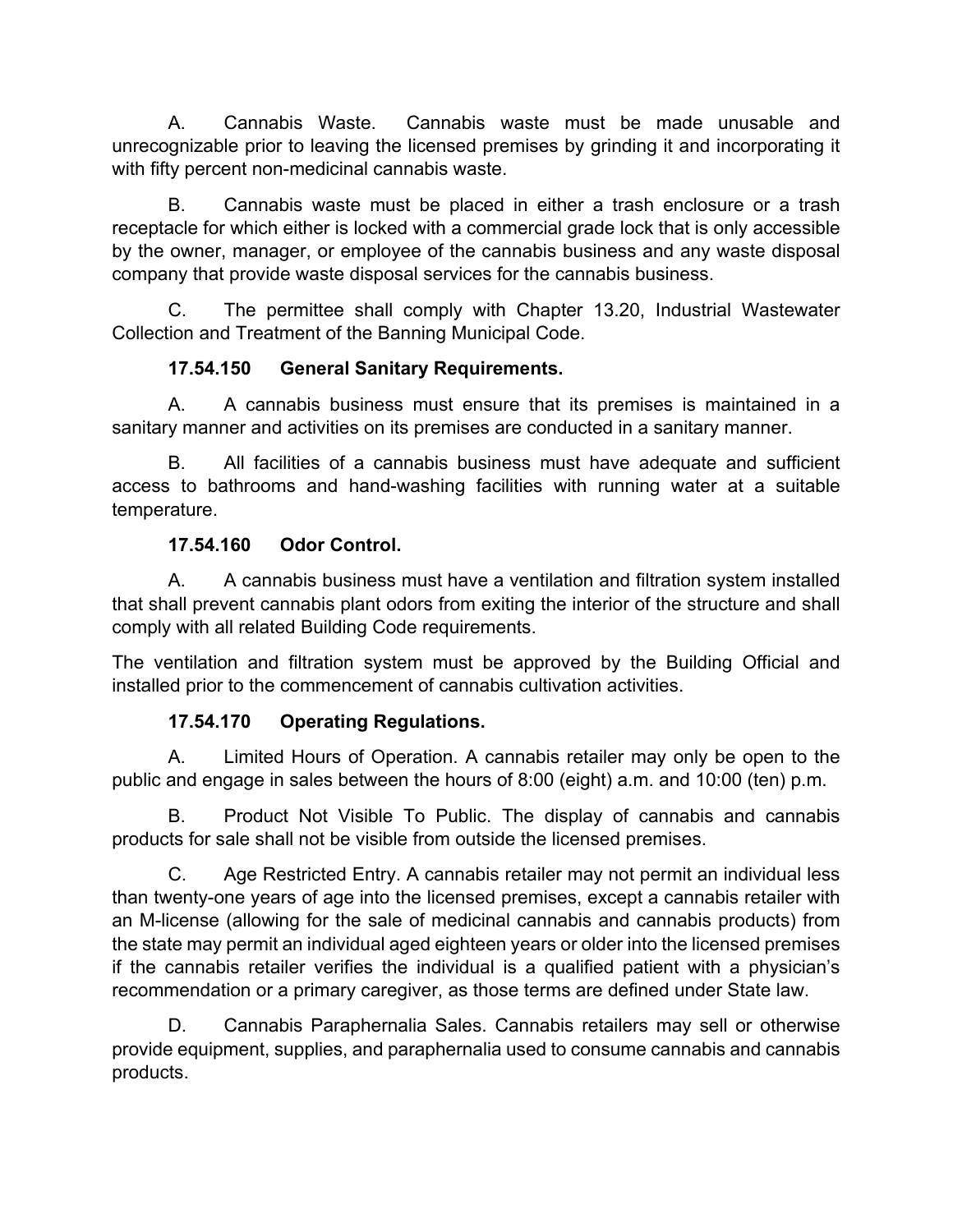E. Electronic Point-of-Sale System Required. Cannabis retailers must have an electronic point of sale system that is either part of their seed to sale software or integrates with their seed to sale software. The electronic point of sale system must be capable of producing an electronic or automatic paper record for all transactions associated with any product sold, rented, or otherwise provided to the customer.

F. No Sales of Expired Product. Cannabis retailers may not sell any expired products, cannabis or cannabis products. Cannabis retailers shall not alter, edit, or adjust in any manner an expiration date on any item or product once affixed by its manufacturer.

G. Handling of Edible Cannabis Products. Cannabis retailers that possesses edible cannabis products shall comply with the provisions of all relevant state and local laws regarding the storage, handling, and sale of food.

H. Sale of Untested Products. Cannabis retailers may sell cannabis or cannabis products that have not been tested by a testing laboratory from January 1, 2018 until such time as determined by the state. Thereafter, all cannabis and cannabis products sold by a dispensary must be tested by a testing laboratory prior to sale to a purchaser in accordance with MAUCRSA.

I. Consumption of Cannabis and Cannabis Products on Premises. Cannabis and cannabis products shall not be smoked, vaporized, ingested or otherwise consumed on the licensed premises of a cannabis retailer. Premises as used in this subsection includes the actual building, as well as any accessory structures, common areas and parking areas.

J. Tamper-Evident, Child-Resistant Packaging Required. A cannabis retailer shall not deliver or sell cannabis products that are not packaged or labeled in a resealable, tamper-evident, child-resistant package. The cannabis and shall include a unique identifier for the purposes of identifying and tracking cannabis and cannabis products.

K. Cannot Be Attractive to Children. Cannabis packaging and labeling shall not be designed to appeal to children, including, but not limited to, cartoon characters or similar images.

L. State-Mandated Warnings and Information. All cannabis and cannabis product labels and inserts shall include the state-mandated warnings and information contained in Business and Professions Code Section 26120(c). Notwithstanding the foregoing, during the period of time that the state permits untested cannabis and cannabis products to be sold to purchasers, all cannabis and cannabis products must have a label affixed to each package that clearly states "This product has not been tested as required by the Medicinal and Adult-Use Cannabis Regulation and Safety Act" and must comply with any other labeling requirements imposed by the state.

# **17.54.180 Other Provisions.**